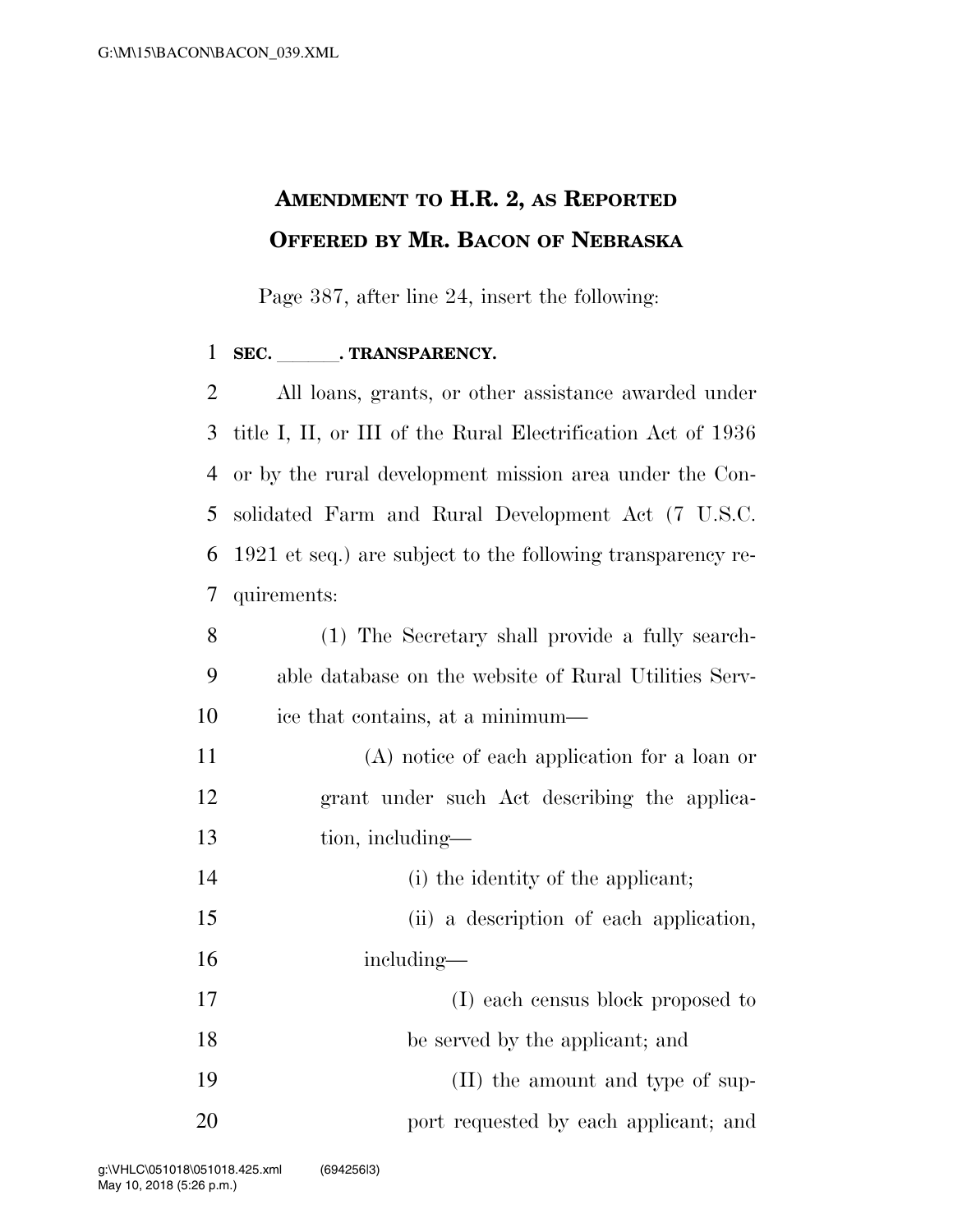| $\mathbf{1}$   | (iii) the status of each application;                |
|----------------|------------------------------------------------------|
| $\overline{2}$ | and                                                  |
| 3              | (B) notice of each entity receiving assist-          |
| $\overline{4}$ | ance under this subchapter, including-               |
| 5              | (i) the name of the entity; and                      |
| 6              | (ii) the type of assistance being re-                |
| 7              | ceived.                                              |
| 8              | (2) The Secretary shall, with respect to an ap-      |
| 9              | plication for such a loan—                           |
| 10             | $(A)$ provide not less than 15 days following        |
| 11             | notice of an application under paragraph $(1)(A)$    |
| 12             | for an interested party to voluntarily submit in-    |
| 13             | formation concerning the services that such          |
| 14             | party offers in the census blocks described in       |
| 15             | paragraph $(1)(A)(ii)$ so that the Secretary may     |
| 16             | assess whether the application would result in       |
| 17             | any duplication of lines, facilities, or systems al- |
| 18             | ready providing reasonably adequate services;        |
| 19             | (B) require a party submitting information           |
| 20             | under subparagraph $(A)$ to include sufficient in-   |
| 21             | formation to document and verify its service of-     |
| 22             | fering, including an officer certification and       |
| 23             | documented evidence of network coverage to           |
| 24             | specific locations that meets reasonable engi-       |
| 25             | neering standards;                                   |